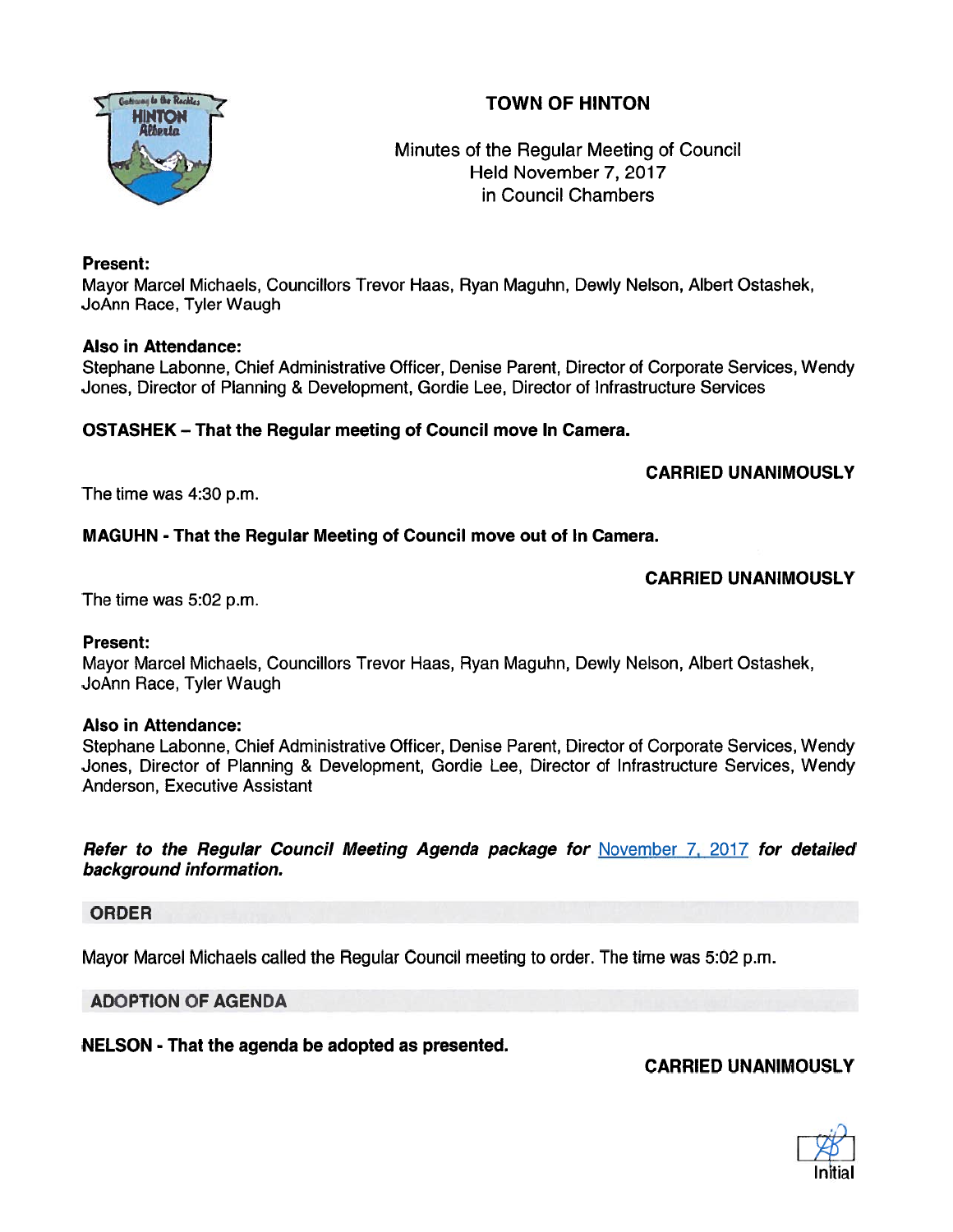Town of Hinton Reqular Meeting of Council Minutes-November 7, 2017 Page  $|2$ 

# OATH OF OFFICE

GAO Stephane Labonne performed the swearing in of Deputy Mayor Ryan Maguhn for the term October 24, 2017 — January 31, 2018.

### COUNCIL MINUTES FOR ADOPTION

- 1. Regular Meeting of Council Minutes September 26, <sup>2017</sup>
- 2. Public Hearing Minutes for Land Use Bylaw #1088-3 September 26, <sup>2017</sup>
- 3. Public Hearing Minutes for Land Use Bylaw #1088-4 September 26, <sup>2017</sup>
- 4. Organizational Meeting of Council October 24, <sup>2017</sup>

#### OSTASHEK - That the Minutes listed above be approved as presented.

### CARRIED UNANIMOUSLY

#### CITIZENS "MINUTE WITH COUNCIL"

No citizens wished to speak with Council.

### DELEGATIONS AND PRESENTATIONS

#### Hinton Grant Funding Advisory Committee Recommendations

Jailin Bertolin and Kathy Rees provided Council with <sup>a</sup> presentation on the Hinton Grant Funding Advisory Committee Intake #2 recommendations for the Hinton Community Grant Program.

Mayor Michaels and Councillors asked <sup>a</sup> number of questions related to the application process, timelines and budget as well as groups receiving funding.

Council thanked the committee for their hard work and dedication to the program.

### ACTION ITEMS

### 1. Community Grant Program <sup>2017</sup> Intake #2 Funding Recommendation

OSTASHEK - That Council award the Community Grant Program Funding Intake #2, for <sup>a</sup> total of \$115,173 as outlined in Attachment 1.

#### CARRIED UNANIMOUSLY

OSTASHEK — That Council direct Administration to bring the Community Grant Fund Program back to the second Standing Committee meeting in January <sup>2078</sup> for review and discussion regarding possible revision.

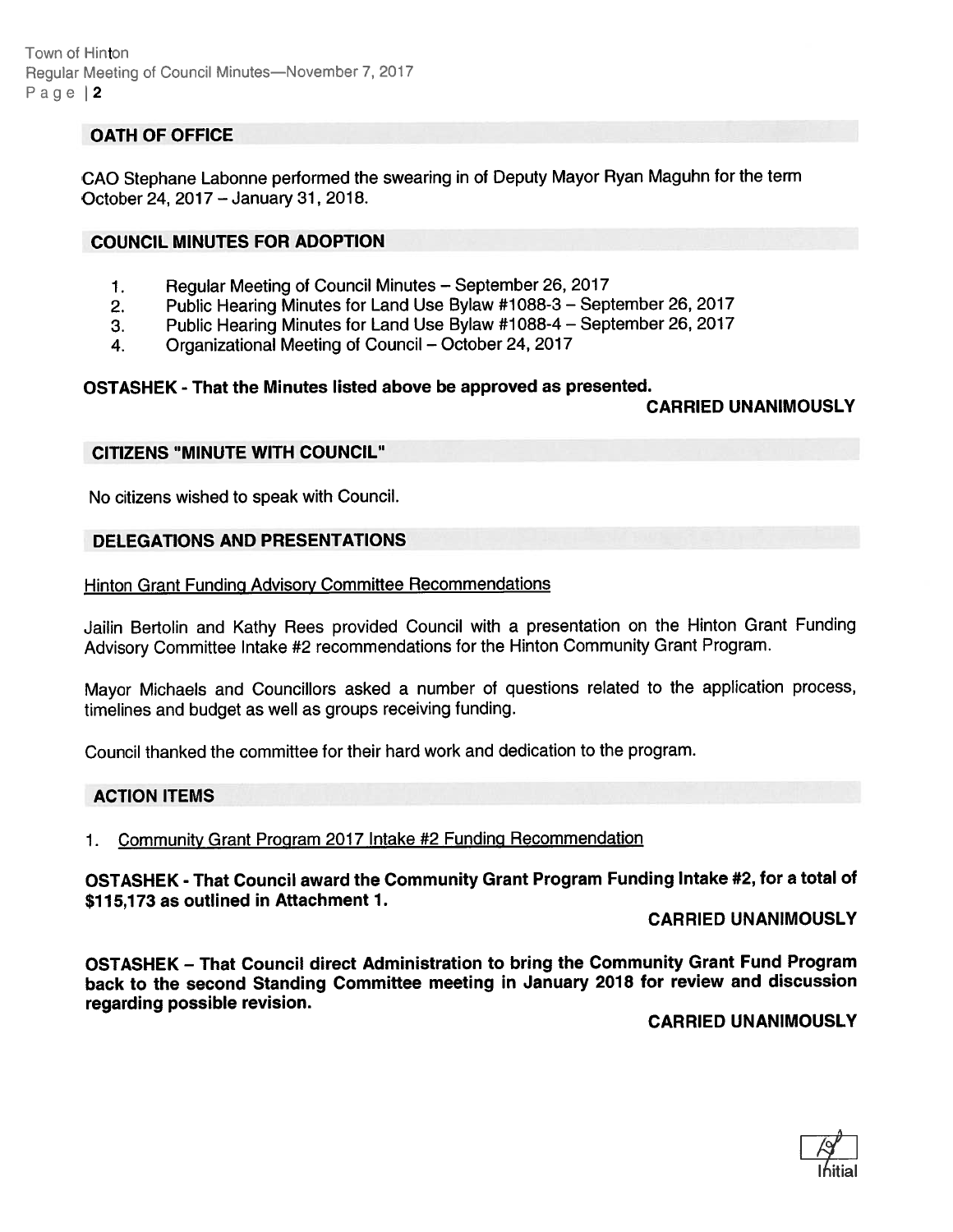Town of Hinton Regular Meeting of Council Minutes—November 7, 2017 Page | 3

Membership Applications for Council-Appointed Boards and Committees

OSTASHEK — That the decision regarding the Citizen Appointment to the Hinton Grant Funding Advisory Committee and associated members from CEAC and Municipal Library Board be deferred to Regular Council Meeting of December 5, 2077 pending <sup>a</sup> repor<sup>t</sup> from Administration regarding the revision to the make-up of the Hinton Grant Funding Advisory Committee, Bylaw #1085-1.

### CARRIED UNANIMOUSLY

MAGUHN - That Council representation on the Hinton Municipal Library Board be changed from two Council representatives to one representative, with Councillor Trevor Haas as the Board Member and CouncillorTyler Waugh as the Alternate.

CARRIED UNANIMOUSLY

OSTASHEK - That Beven Bentley be appointed to the Community Engagement and Advisory Committee for <sup>a</sup> two-year term.

CARRIED UNANIMOUSLY

HAAS - That Hanna Arnesen, George Higgerty and Jace Rush be appointed to the Hinton Municipal Library Board for two-year terms.

CARRIED UNANIMOUSLY

### 2. Hinton Mountain Pine Beetle Advisory Committee

MICHAELS - That Council approve the revised Terms of Reference for the Hinton Mountain Pine Beetle Advisory Committee.

### CARRIED UNANIMOUSLY

MICHAELS - That Administration work with Mayor Michaels to bring forward <sup>a</sup> complete list of names of individuals to sit on the Committee, for approval at the December 5, 2017, Regular Council meeting (or sooner if possible, which would require Council calling <sup>a</sup> Special Council meeting).

# CARRIED UNANIMOUSLY

### INFORMATION ITEMS

- 1. Council Information Package #1 & #2 for October 24, 2017
- 2. Council Information Packages #1 and #2 for November 7, 2017

RACE - That Council Information Packages #1 and #2 for October 24, 2077 and Council Information Packages #1 and #2 for November 7, 2017 be accepted for information.

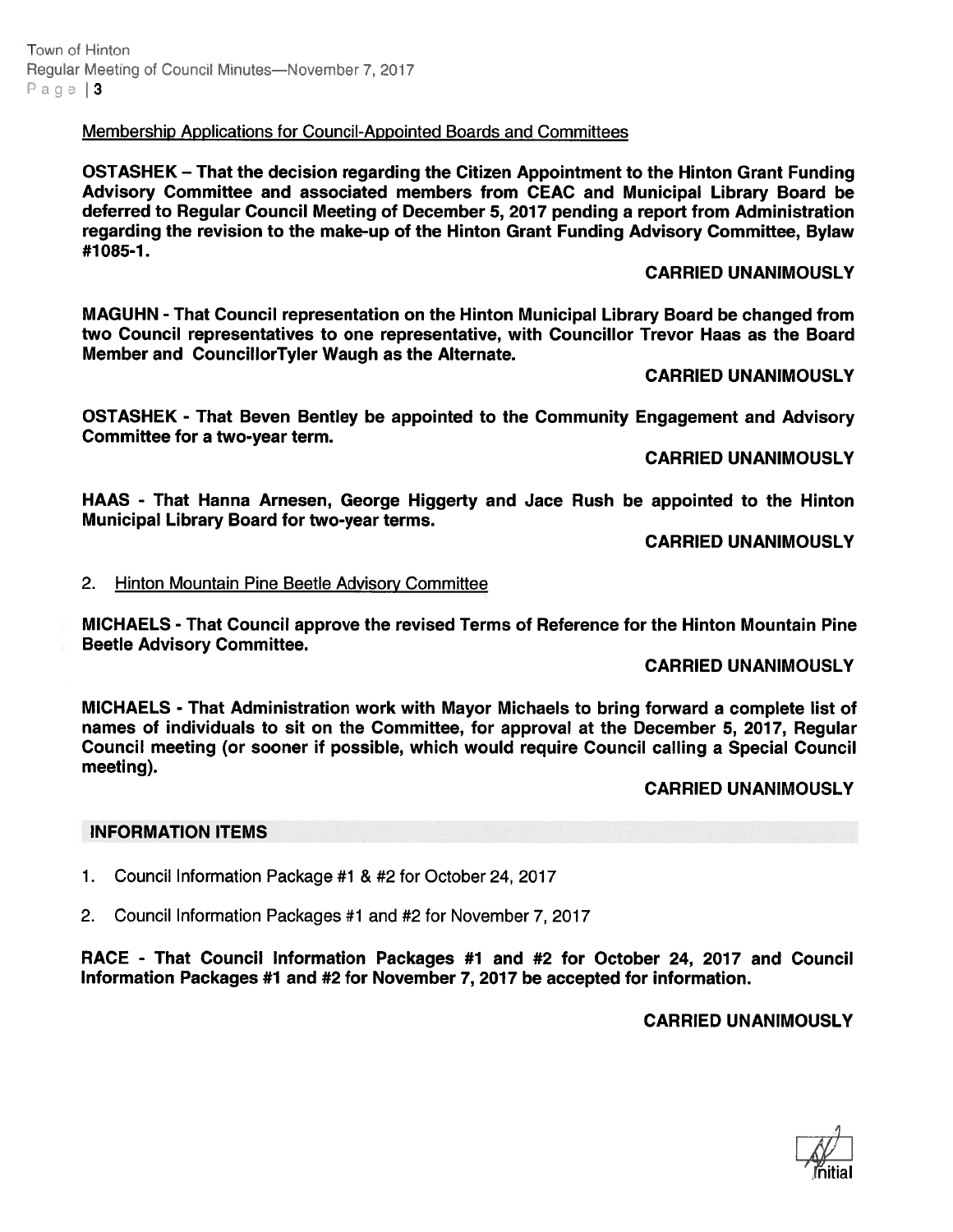# REPORTS FROM MAYOR, COUNCIL, CHIEF ADMINISTRATIVE OFFICER

### 1. Council Updates (Training, Conferences, Committees, Community Events)

Councillors reported on the various committees, meetings and activities they attended since the last Regular Council meeting and what they plan on attending in the coming weeks.

# 2. Administrative Inguiries

No inquiries received.

# 3. Chief Administrative Officer Report

Stephane Labonne, Chief Administrative Officer, provided an update on administrative matters.

### MOVE IN CAMERA

#### Present:

Mayor Marcel Michaels, Councillors Trevor Haas, Ryan Maguhn, Dewly Nelson, Albert Ostashek, JoAnn Race, Tyler Waugh

### Also in Attendance:

Stephane Labonne, Chief Administrative Officer, Denise Parent, Director of Corporate Services, Wendy Jones, Director of Planning & Development, Gordie Lee, Director of Infrastructure Services, Wendy Anderson, Executive Assistant

# RACE - That the Regular Meeting of Council move In Camera.

CARRIED UNANIMOUSLY

The time was 6:10 p.m.

# WAUGH - That the Regular Meeting of Council move out of In Camera.

# CARRIED UNANIMOUSLY

The time was 7:13 p.m.

MICHAELS - That Council approve the revised Terms of Reference for the Hinton Mountain Pine Beetle Advisory Committee.

CARRIED UNANIMOUSLY

MICHAELS - That Administration work with Mayor Michaels to bring forward <sup>a</sup> complete list of names of individuals to sit on the Committee, for approval at the December 5, 2017, Regular Council meeting (or sooner if possible, which would require Council calling <sup>a</sup> Special Council meeting).